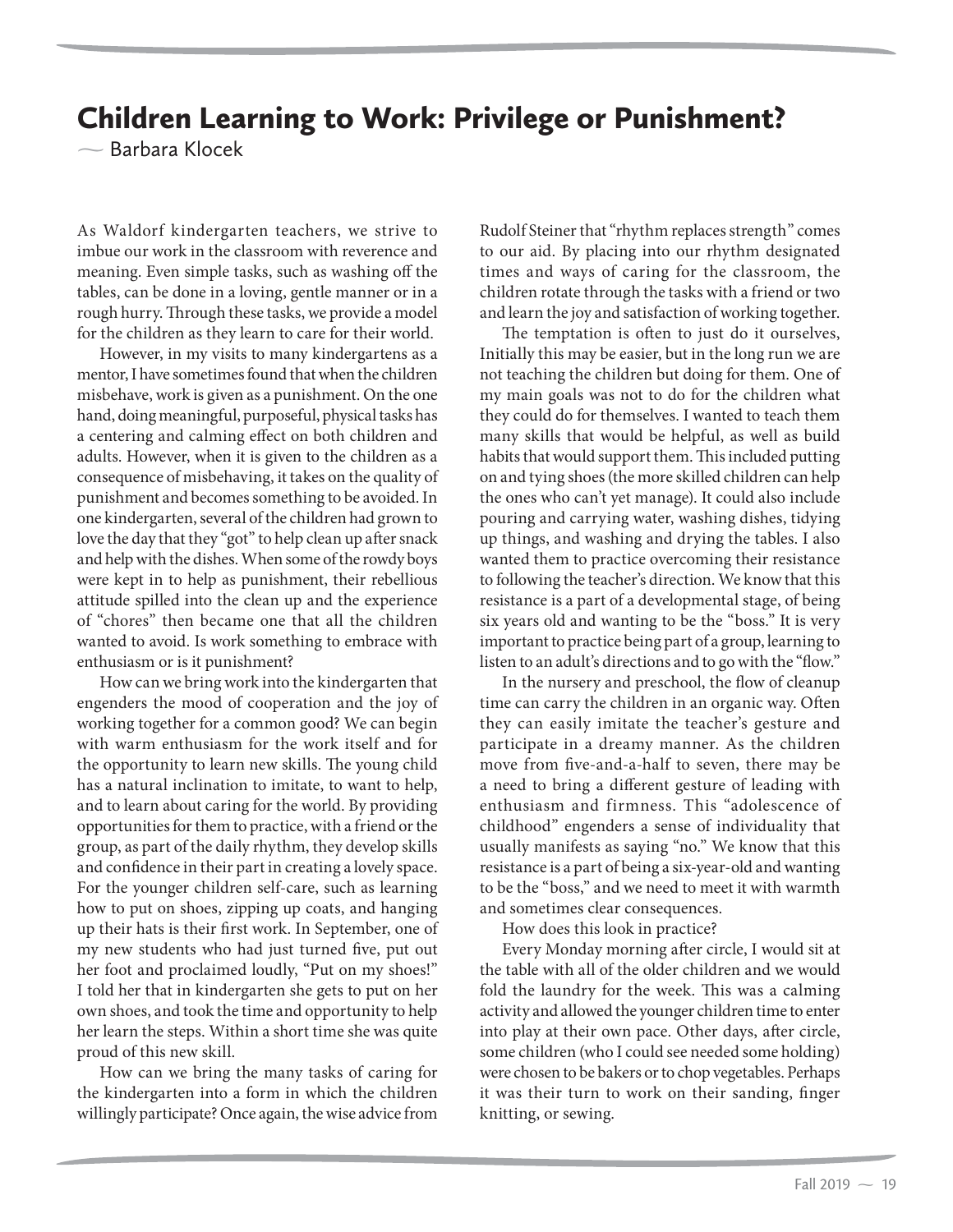During free play it is helpful to have tasks that are easily accessible, to bring a calming gesture to chaotic play. One classroom has several little bags filled with cloths to clean crayons, or polishing cloths for the chairs and tables. Perhaps the napkins need to be counted and folded or bowls brought to the table. One little boy had a hard time sustaining his play but he would be happy to spend a little time "dusting" as a time for him to calm down and focus. To be redirected in this way, when the chaos is first noticed, can defuse tense situations. Of course, the teacher also would help to resolve issues between children.

The most important quality with which to surround work is warmth: the warmth of our love for the children, the warmth of enthusiasm for the task as well as for teaching the skills to accomplish it, the warmth of our words.

Before cleanup time started, every day, I sang, "Sixyear-olds." The six-year-olds were all expected to come out of play and help carry the bowls, cups, spoons, napkins, spill towels, and pitchers of water to the table. This eased the transition out of play into cleanup time. Often the six-year-olds bring a resistance that needs to be consciously worked with rhythmically within the day, acknowledging their status as the "older children." After the six-year-olds had done the "carrying for setting the table," we gathered as I sat on a chair at the story rug and had our "house elves" or the "little ones" tell a little story about their adventures around the kindergarten when no one was there. This was a wonderful opportunity for spontaneous "pedagogical" stories. It created a pause in the day, when everyone was seated near me on the floor, which then led into cleanup time. Initially when I was teaching, this was the most chaotic time, with me urging the children to clean up wherever they were. Calling the children out of play to gather for a little story made the transition into helping to clean up much smoother.

My daily cleanup time was an integral part of learning to work together. I found that it worked best for me if everyone had a certain job they did for three to four weeks. I had chores for all of the children, often pairing an older and younger child, or two children I hoped would become friends. In this way I could help create a wonderful social weaving between the children.

Cleanup time included the chores of: putting away blocks (2 children), folding silks (2), folding big cloths/ sheets (2), sweeping out the cubbies (2), filling the dish washing dish tubs (a great job for restless children to

help them learn to focus), tidying up the puppets (1- 2), putting away the marble run (2), tidying up the children's kitchen area (2), cleaning the indoor sand box (1-2), tidy the loft (1), tidy under the loft (2), other corners to tidy (2), pouring water from a pitcher into cups wjth another helper to carry the cups to each place (2). These last two would then both wipe up the drips and put a napkin at each place. I also had two cleaners who each day asked what was to be cleaned. In this way we rotated through the room and cleaned all the various areas: the loft, under the loft, the nature table, etc. One can create one's own way of forming cleanup time, but often it is easiest if there is a consistency in how it is done.

When the children had finished their jobs, I had taught them to ask what they could do next. The younger children who finished their chores were sent to wash their hands and rest on the rug for a bit of quiet time. Some of the older children would help others or would ask to be scouts. They loved to "scout" the room for something out of place. This was a cherished job.

As we finished snack, a few children at a time were excused to wash their dishes using a dish tub, then a rinse tub and a tub for holding the bowls. A little song helped them remember the task, "Swish, swish and round about. Swish, swish and round about. Dip it once, dip it twice, turn it upside down, that's nice." This was a first wash, but it served as a daily practice of cleaning.

After snack we went out to recess. Two children were chosen to help wash the dishes again and two washed and dried the tables and set up the chairs for the next activity. This gave me an opportunity to work with a very small group, to encourage friendships between them or to keep them constructively involved while the other children were in the cubbies or finding their way into outside play. These helpers would then love to help with the setting up of the story time, the puppet show or the play. Again this gave me time to work in a more intimate way to develop my relationships with and between the children.

We had lunch after story time. Often some of the children would ask if they could help clean up the puppet show or play after they had finished eating. They were delighted to have this opportunity and in a few minutes, everything was back in its place. After lunch, several children would be chosen to help wash off the tables and put up the chairs. How quickly and easily the work could be done!